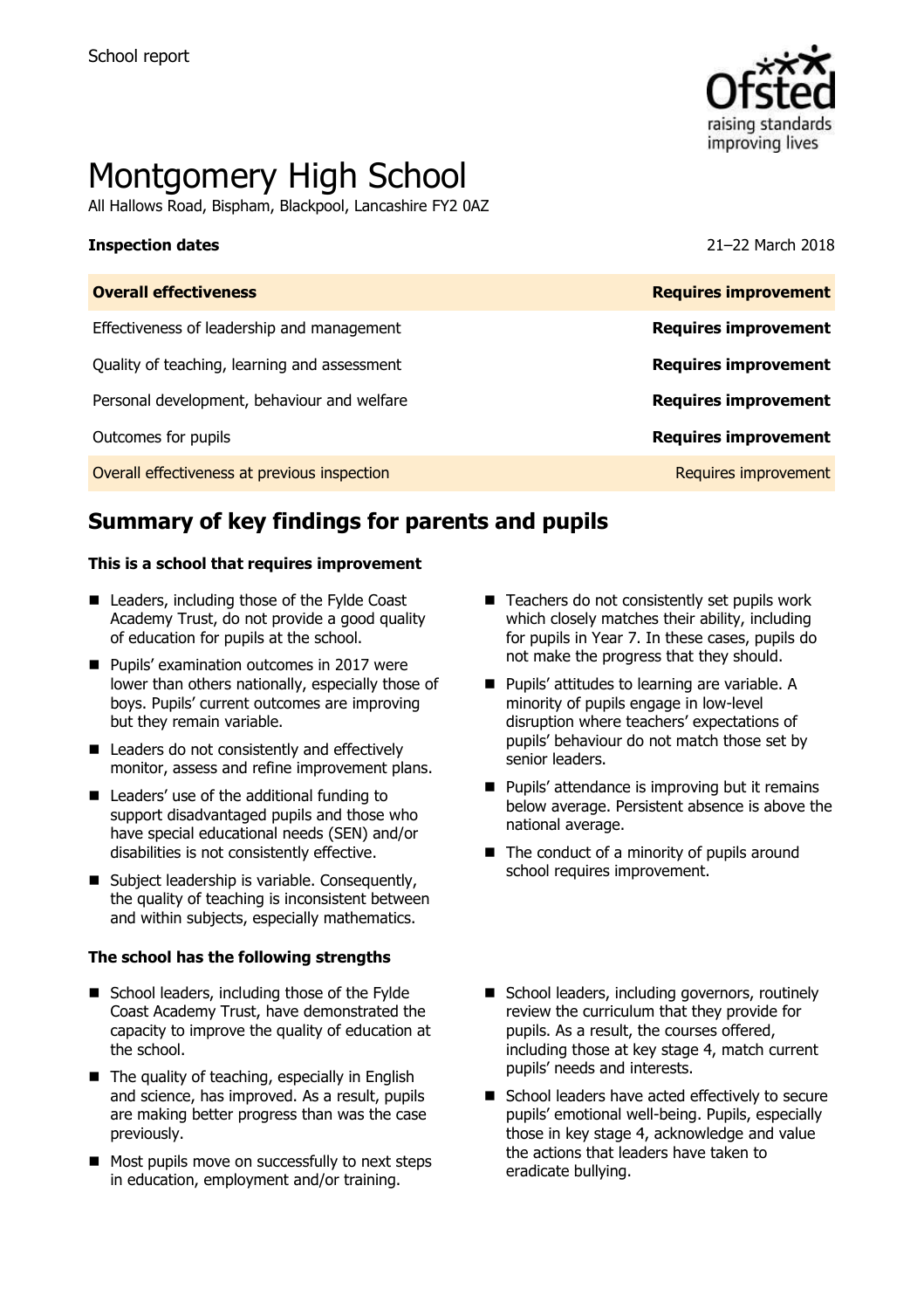

# **Full report**

### **What does the school need to do to improve further?**

- Improve pupils' outcomes, particularly in mathematics and for disadvantaged pupils and boys.
- Improve leadership and management by ensuring that:
	- leaders monitor, evaluate and refine improvement plans regularly and effectively
	- the effective subject leadership evident in some subjects becomes the norm across the school
	- the recommendations of the review into provision for disadvantaged pupils are implemented
	- additional funding for pupils who have SEN and/or disabilities is used as well to support pupils with in-school support plans as it is for those who have education, health and care plans.
- Improve the quality of teaching, learning and assessment by:
	- removing inconsistencies in the quality of teaching between and within subjects, including mathematics
	- ensuring that pupils, including those in Year 7, are routinely set work that closely matches their ability, so they make the progress they should
	- insisting that all teachers have the highest expectations of what pupils can achieve.
- **IMPROVE PUPILS' personal development, behaviour and welfare by:** 
	- ensuring that leaders continue to improve the attendance of all pupils so that it is at least in line with the national average
	- promoting more positive attitudes to learning and so eliminating poor behaviour in lessons and around the school.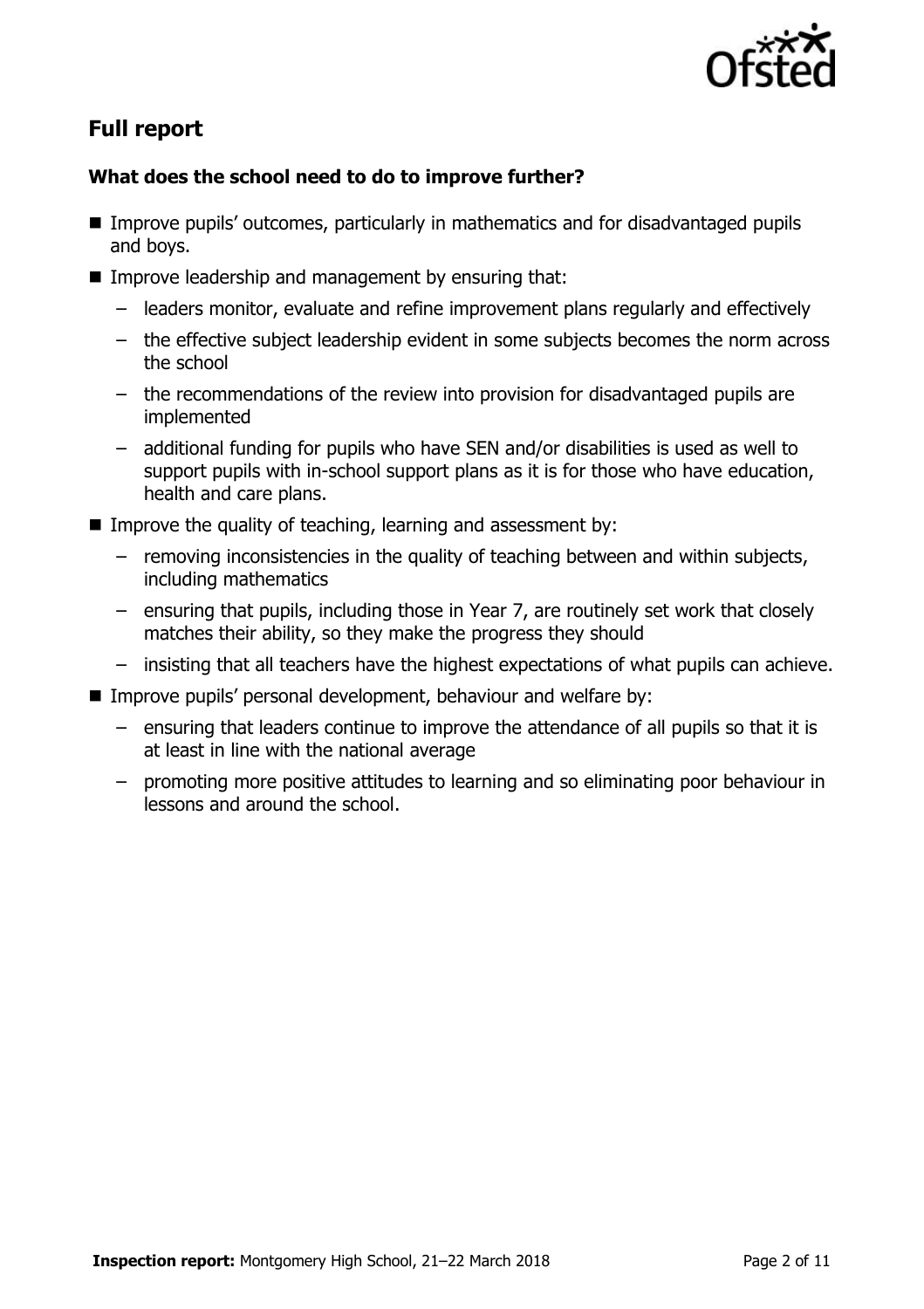# **Inspection judgements**

### **Effectiveness of leadership and management Requires improvement**

- Leaders, including those of the Fylde Coast Academy Trust, which sponsors the school, accurately describe the standard of education that the school provides as requiring improvement. Despite the trust effectively supporting improvement in some key areas since the previous inspection, such as the leadership of science, there are variations in other aspects of the school's effectiveness. This includes the progress of boys, disadvantaged pupils and those who have SEN and/or disabilities.
- Senior leaders are aware of the challenges that the school faces, not least a legacy of inadequate teaching for the pupils who are currently in key stage 4 and difficulties in recruiting and retaining good teachers in mathematics. Leaders' high expectations of staff, and aspirations for pupils, mean that they are not discouraged by these challenges. They are versatile and hands-on in providing solutions. For example, to strengthen the teaching of mathematics for current pupils in key stage 4, senior leaders have added a teaching timetable to their responsibilities. This has assured that pupils who have not been taught well at key stage 3 are provided with an acceptable standard of education in mathematics as their examinations approach.
- Leaders' actions to ensure that pupils experience a good quality of education have brought about improvements since the previous inspection. However, these are not consistent in their impact. This is because of variation in how effectively they are monitored, evaluated and refined. As a result, the quality of teaching, pupils' conduct and attendance, and pupils' progress, especially that of boys, requires improvement.
- The proportion of disadvantaged pupils at the school is larger than average. The Fylde Coast Academy Trust has responded positively to this by employing leaders with previous experience of success in supporting disadvantaged pupils' education. Despite signs that the progress and attendance of disadvantaged pupils are improving, including for those who are boys, the actions that are planned do not have the consistently positive and rapid impact that senior leaders demand. As a result, leaders have been proactive and recently commissioned an independent review of the school's use of the additional funding for disadvantaged pupils. This provides an accurate view of its strengths and weaknesses and recommends sensible next steps.
- School leaders recently reviewed the effectiveness of the school's SEN provision. As a result, the leadership of this area has been strengthened. However, despite improvement, inconsistency remains in how well leaders manage and use the funding for pupils who have SEN and/or disabilities. Pupils with an education, health and care plan are generally supported well. However, there is variation in the effectiveness of the support that pupils with in-school support plans currently receive. Consequently, the use of this funding requires improvement.
- When meeting with inspectors, senior leaders demonstrated a secure understanding of the characteristics of effective teaching. Their current evaluation of the quality of teaching across the school is accurate. Senior leaders recognise that teaching requires improvement. Therefore, plans to improve teaching, including staff training, are based upon a precise picture of current practice and needs. As a result, although improvement is variable, there is consistently better teaching in science than

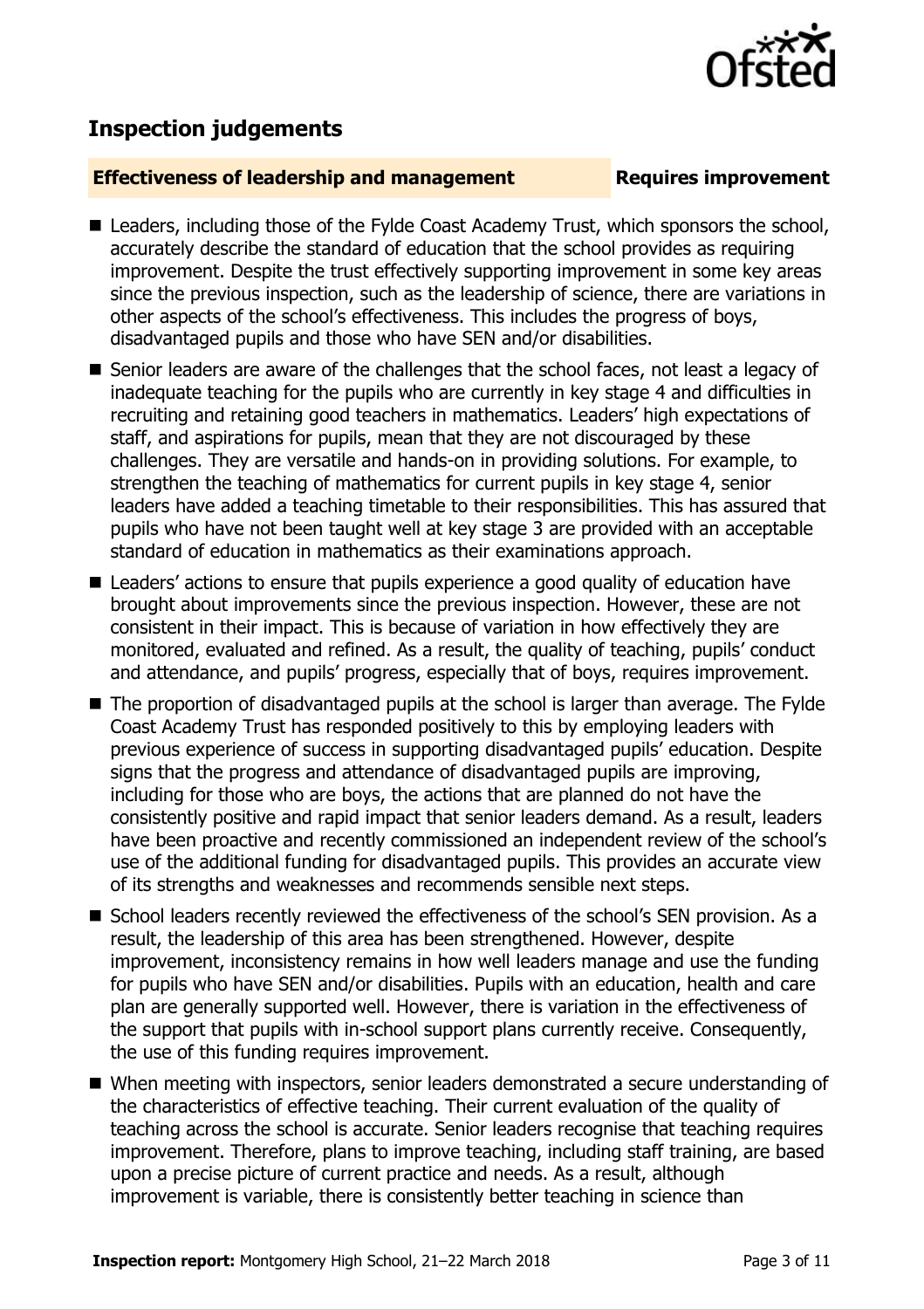

previously, and boys are making stronger progress in some areas, including English.

- Subject leadership is variable. At its best, such as in drama, geography and science, leadership is pivotal in securing improvement and ensuring that teachers routinely uphold the high expectations set by senior leaders. As a result, pupils are taught well, enjoy learning and make the progress that they should. In other areas, leaders are not effective in ensuring that the same strengths are consistently in evidence.
- Leaders' use of the Year 7 catch-up funding is variable. Actions to improve pupils' literacy, especially reading, have a positive impact. However, pupils do not consistently catch up and attain an age-related standard in numeracy. This is due, in part, to the inconsistency in the teaching of mathematics in Year 7.
- Senior leaders ensure that pupils have access to a range of subjects which match their needs. Pupils follow a range of academic, arts, technical and sporting subjects at key stage 3. Previously, at key stage 4, courses were not well matched to the starting points and aspirations of some of the pupils who followed them. Courses such as the European computer driving licence, were included as part of pupils' curriculum, but this is no longer the case. The current choice available to pupils at key stage 4 is designed to prepare them well for the next stage of their education. It includes appropriate academic and vocational courses. Leaders have responded positively to the lower achievement of boys in their examinations by ensuring that the curriculum that they follow is well matched to their interests and requirements.
- Leadership of careers education is effective. The impartial advice provided means that, despite some of them achieving lower examination results than they should, almost all of them move on to post-16 education, training or employment.
- Pupils' spiritual, moral, social and cultural development is effective. Leaders ensure that pupils are prepared well for life in modern Britain. Pupils have a clear understanding and knowledge of fundamental British values, including their own rights and responsibilities and those of others.
- Of the 118 responses to Ofsted's online survey, Parent View, three quarters of respondents said that they would recommend the school to others.

### **Governance of the school**

- Governance is effective. Those responsible for governance, including trustees, know the school well and demonstrate the capacity to support its further improvement. Despite recognising the challenges that the school faces, for example in the recruitment and retention of high-quality teachers in mathematics, they are insistent on a no-excuse culture.
- Governors understand and embrace their strategic role in setting high expectations for staff, including senior leaders. They provide school leaders with well-informed support and challenge. Governors also rigorously uphold their responsibilities with regard to statutory safeguarding duties.

### **Safeguarding**

- The arrangements for safeguarding are effective.
- During the inspection, issues came to light that suggested procedures in the past for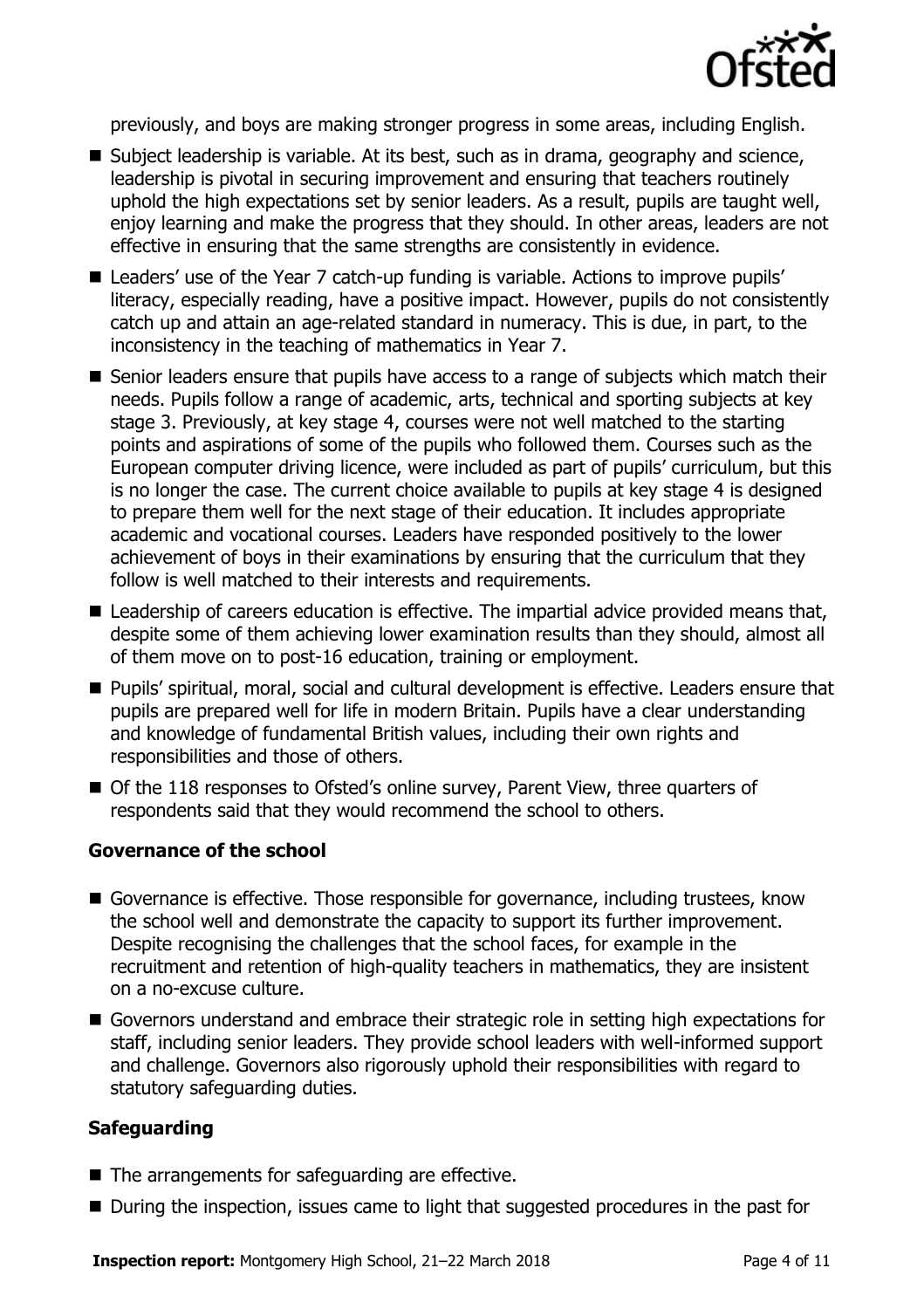

the safeguarding of a small number of pupils had been too lax. This is not now the case. Senior leaders have taken effective action to ensure that safeguarding policy and processes are robust for all pupils. Leaders are fully aware of, and committed to, upholding their statutory duty.

- Leaders maintain good-quality safeguarding records. There are systematic procedures for checking the backgrounds of staff when they are appointed.
- Staff, including non-teaching staff, are trained in identifying potential risks to pupils, such as radicalisation, bullying and pupils' mental well-being. Staff and pupils' awareness of potential risks is regularly maintained and kept up to date.
- School leaders work effectively with parents and carers and external agencies and act swiftly when required. Checks made by inspectors demonstrated that referrals are followed up in a robust manner and that record-keeping is good.
- **Pupils, parents and staff say that pupils are safe and looked after well. Leaders ensure** that pupils have a clear understanding of the risks which might affect them and how to keep safe, including when online. Pupils know to whom they should report concerns and how to do this.

### **Quality of teaching, learning and assessment Requires improvement**

- Teaching, learning and assessment requires improvement because it is too variable between and within subjects and year groups. Even in the areas where teaching is strongest, such as English, science, geography and modern foreign languages, there are pockets of less effective teaching. Teaching is generally weaker in mathematics and history, but this is not consistently the case. For example, some pupils in key stage 4 are making good progress in mathematics because they are taught well.
- Teachers do not consistently use the assessment information they have about pupils to plan work at the appropriate level. This inconsistency is apparent in Year 7, where some teachers, including some in mathematics, do not take note of key stage 2 test results and other information shared from the pupils' primary schools. In these cases, pupils are often set the same work as their peers, regardless of their starting point or level of understanding. Consequently, pupils' do not make the progress that they should because their work is either too easy or too hard.
- The work of school leaders to improve the progress of pupils who have SEN and/or disabilities has led to better teaching of these pupils, especially those who have an education, health and care plan. However, leaders recognise that variation remains, especially for those pupils who receive in-school support. As a result, despite the improvements, pupils do not at times successfully complete the work that they are set.
- Teachers in some subjects, including English and drama, regularly plan questions that provide pupils with the opportunity to think and reason deeply. As a result, these pupils, including boys, respond with detail and sophistication and make good progress. However, in other areas, pupils are not routinely asked such challenging questions. Consequently, they do not make the same rate of progress in these subjects as they do in others.
- Almost all pupils read at the standard in line with others of their age nationally. Those who join the school with lower than average reading levels are provided with effective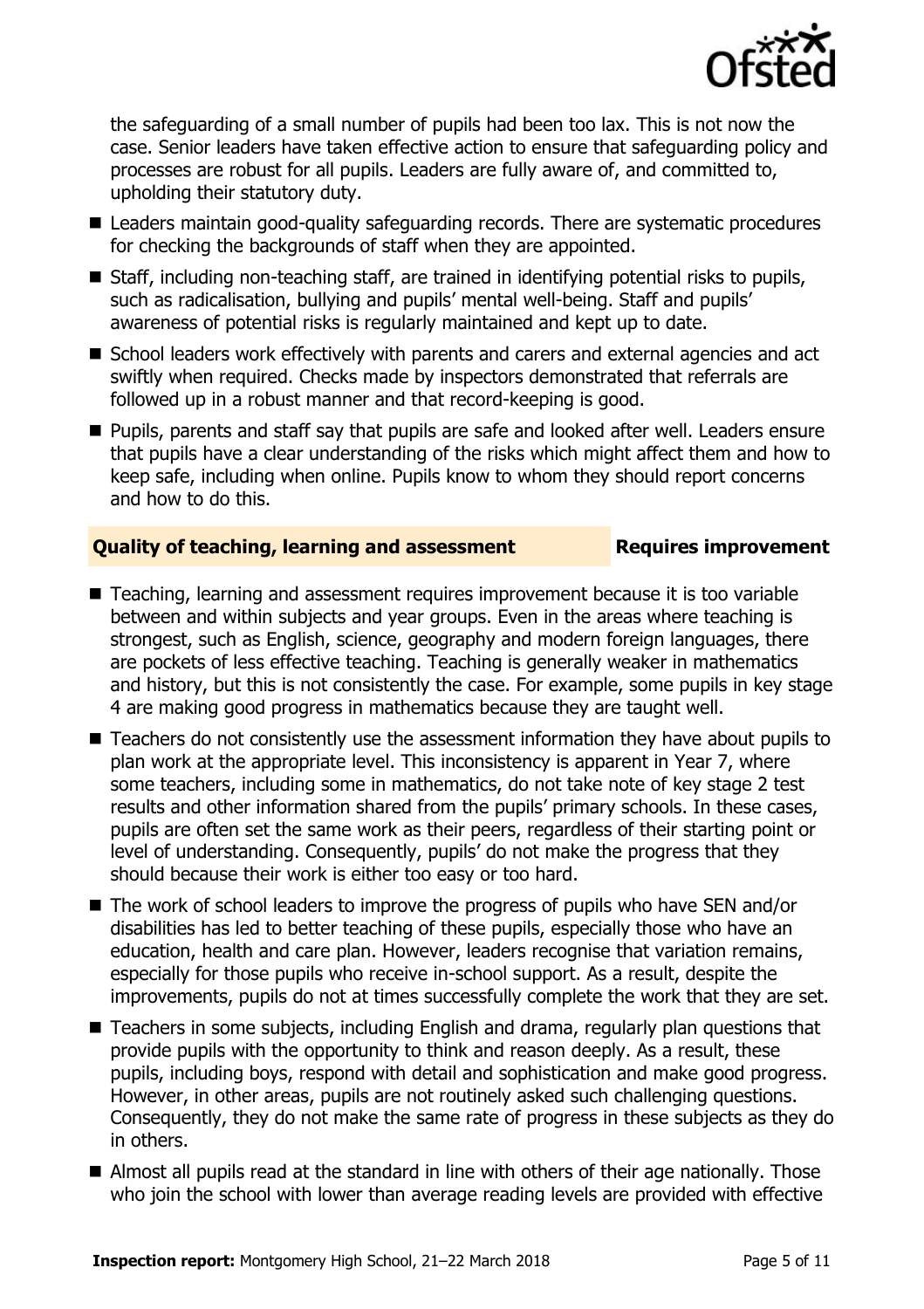

support so that they catch up with others by the end of Year 7. Consequently, pupils understand and interpret texts suitable for their age with confidence and accuracy. School leaders' plans to use regular silent writing opportunities to improve pupils' writing, particularly for boys, are having a positive impact where they are used consistently, such as in English and history.

- $\blacksquare$  Pupils and parents say that homework is set regularly and that the work is of an appropriate standard.
- School leaders provided inspectors with reports that they send home to parents. These documents contain information about pupils' current progress. Most parents who responded to Ofsted's online survey, Parent View, said that they receive valuable information from the school about their children's progress.

### **Personal development, behaviour and welfare Fig. 2.1 Requires improvement**

### **Personal development and welfare**

- The school's work to promote pupils' personal development and welfare requires improvement.
- $\blacksquare$  Most of the pupils whom inspectors met during the inspection were confident and courteous. However, some pupils have weak attitudes to learning and lack selfdiscipline. These pupils require staff to provide a strong and clear message to manage their conduct in lessons and around the school.
- The majority of pupils and parents say the actions that school leaders have put into place to reduce incidents of bullying are proving a success. Anti-bullying ambassadors, surveys and training for pupils have recently been established. Pupils in key stage 4 are particularly positive about the impact of the anti-bullying strategy. They say that there is virtually no bullying at the school.
- Leaders' plans to support the pastoral transition of pupils from primary school are generally effective. Staff gather information that supports pupils' transition to secondary school and they share this effectively. The Year 7 pupils with whom inspectors spoke were positive about the school. They said that they are happy at the school.
- School leaders take their responsibility for pupils' mental and physical health seriously. These aspects are effectively promoted through pupils' learning, healthy eating options and available support services. Leaders ensure that staff are vigilant in identifying signs that a pupil's emotional well-being may be at risk. Leaders provide or direct these pupils to a range of services to support them and meet their needs.
- **Pupils are taught how to identify dangers and remain safe online. Their online safety is** further supported by safety checks, including filtering systems across the school's computer network.
- **Pupils regularly learn about fundamental British values and other faiths and cultures.** As a result, they value differences and respect views different from their own. The pupils that spoke with inspectors were very clear that racism and homophobia have no place at the school.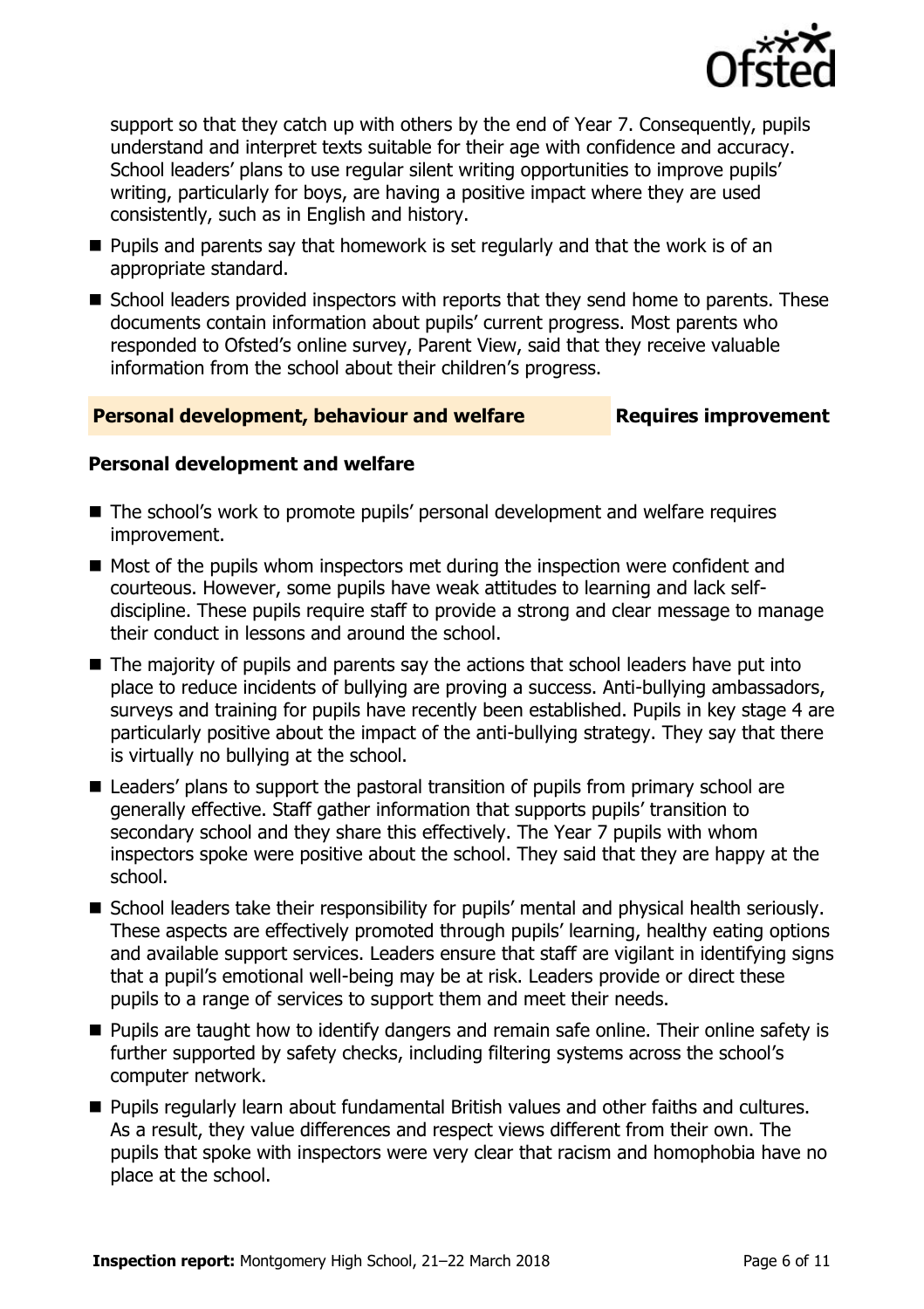

### **Behaviour**

- The behaviour of pupils requires improvement.
- The actions of school leaders to improve pupils' attendance, including those who are disadvantaged, are starting to have an impact. However, the trend of improvement is not yet consistent or firmly embedded and pupils' absence rates, including persistent absence, remain above average. Therefore, despite these positive signs, leaders recognise that pupils' attendance requires further improvement.
- Many of the pupils who responded to Ofsted's online questionnaire and spoke to inspectors said that behaviour in lessons has improved but that it remains variable. This view matches that of inspectors. Pupils generally behave well where teachers have high expectations and set work that matches pupils' ability. However, where teachers' expectations of pupils' behaviour do not match those set by school leaders or when the work that they set is not carefully planned, pupils disrupt learning.
- The sensible conduct of the majority of pupils at breaktime, lunchtime and change of lessons is let down by a minority of pupils. While most pupils move around the school in a purposeful and orderly manner, some do not. These pupils are slow to respond to staff when they encourage them to moderate their behaviour and they fail to arrive punctually at lessons.

### **Outcomes for pupils Requires improvement**

- Pupils' examination results in 2017 were variable. In English, mathematics, history and some other subjects, they were significantly lower than those seen nationally. In drama, geography and science, pupils' results were better and they attained grades that were at least in line with the national averages.
- Inspectors' analysis of pupils' current work and leaders' information about their attainment and progress showed pupils' progress is better than it was in 2017. However, it is not yet consistently good. Variation remains across and between departments. Pupils generally make stronger progress in English and science than they do in mathematics. However, inconsistencies remain in all areas.
- Outcomes for disadvantaged pupils require improvement. There are more disadvantaged pupils in the school than is the case nationally. The progress that these pupils made in examinations in 2016 and 2017 was significantly less than that of others nationally. Work seen by inspectors shows that although the differences in attainment between current disadvantaged pupils and others are diminishing, this improvement is not yet consistent across subjects and year groups.
- In 2017, boys' outcomes across a range of subjects were markedly weaker than those of girls. This was particularly the case in English. The work seen by inspectors shows that improvements are under way and boys are currently making stronger progress in English than previously. Despite this, variation remains in English and other subjects, and there is more to be done to ensure that boys routinely make good progress.
- The progress that Year 7 pupils make is not as strong as it should be. Teachers do not consistently use information from primary schools and from the Year 6 test results to set work at the correct level. As a result, the progress that these pupils make is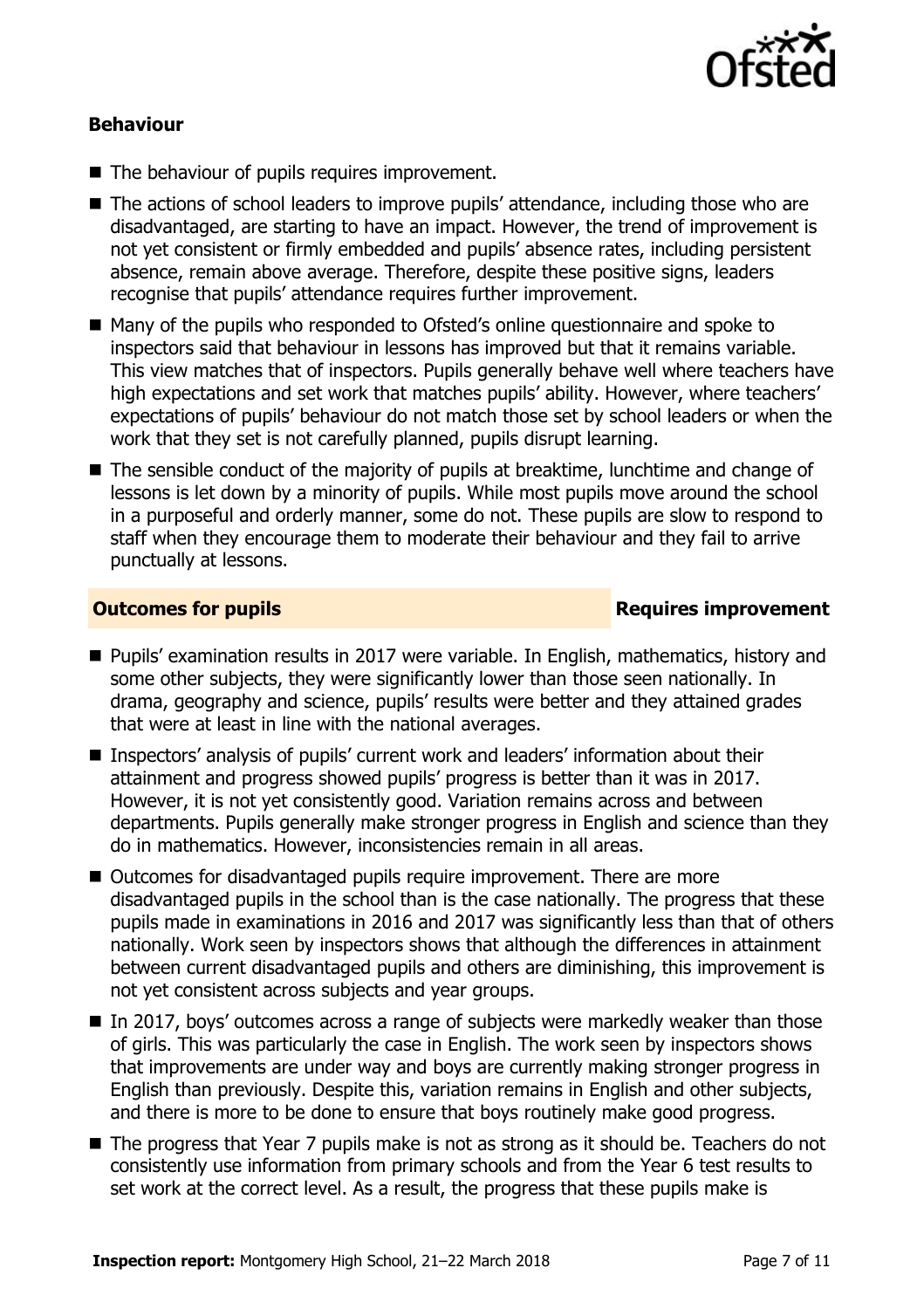

variable, including in mathematics.

- Despite recent improvements, pupils who have SEN and/or disabilities do not consistently make good progress. Staff do not routinely set these pupils the appropriate level of work or ensure that the support that they provide is well matched to their needs. Consequently, the outcomes of pupils who have SEN and/or disabilities are variable.
- The proportion of pupils who progress to further education, employment or training is in line with the national average. However, because of the variable quality of their education and weak examination results previously, pupils do not consistently move on to the higher qualifications of which they are capable.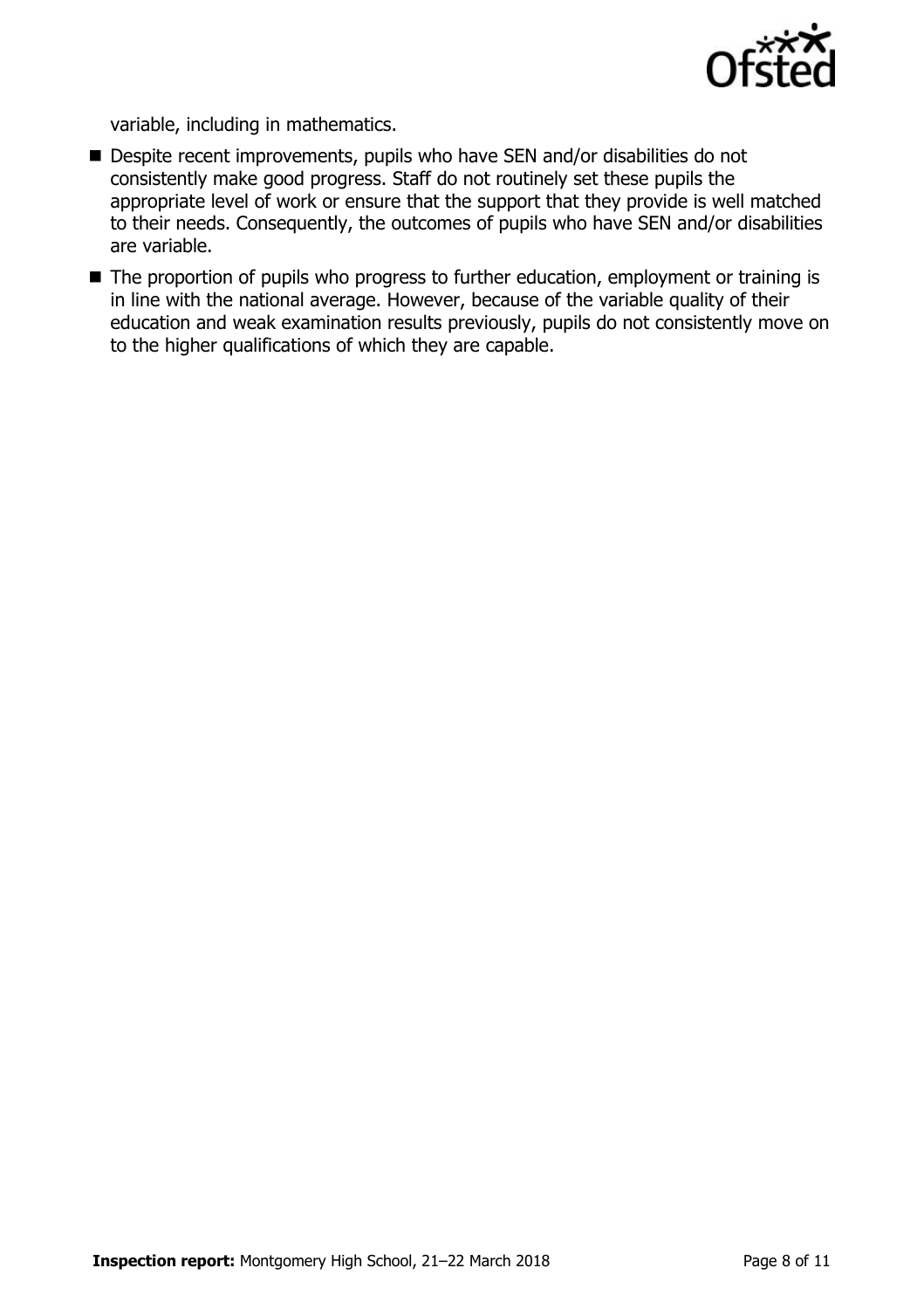

# **School details**

| Unique reference number | 137973    |
|-------------------------|-----------|
| Local authority         | Blackpool |
| Inspection number       | 10045842  |

This inspection of the school was carried out under section 5 of the Education Act 2005.

| Type of school                      | Secondary comprehensive          |
|-------------------------------------|----------------------------------|
| School category                     | Academy converter                |
| Age range of pupils                 | 11 to 16                         |
| <b>Gender of pupils</b>             | Mixed                            |
| Number of pupils on the school roll | 1,305                            |
| Appropriate authority               | Board of trustees                |
| Chair                               | <b>Graham Mawdsley</b>           |
| Principal                           | <b>Stephen Careless</b>          |
| Telephone number                    | 01253 356271                     |
| Website                             | www.montgomeryschool.co.uk       |
| <b>Email address</b>                | f.burrows@montgomeryschool.co.uk |
| Date of previous inspection         | 12-13 April 2016                 |

### **Information about this school**

- The school meets the government's current floor standards, which set the minimum expectations for pupils' attainment and progress by the end of Year 11.
- The school is part of the Fylde Coast Academy Trust.
- The proportion of disadvantaged pupils is above the national average.
- The proportion of pupils who have SEN and/or disabilities is well below the national average. The proportion of pupils who have a statement of special educational needs or an education, health and care plan is well below the national average.
- There are currently no pupils attending alternative provision.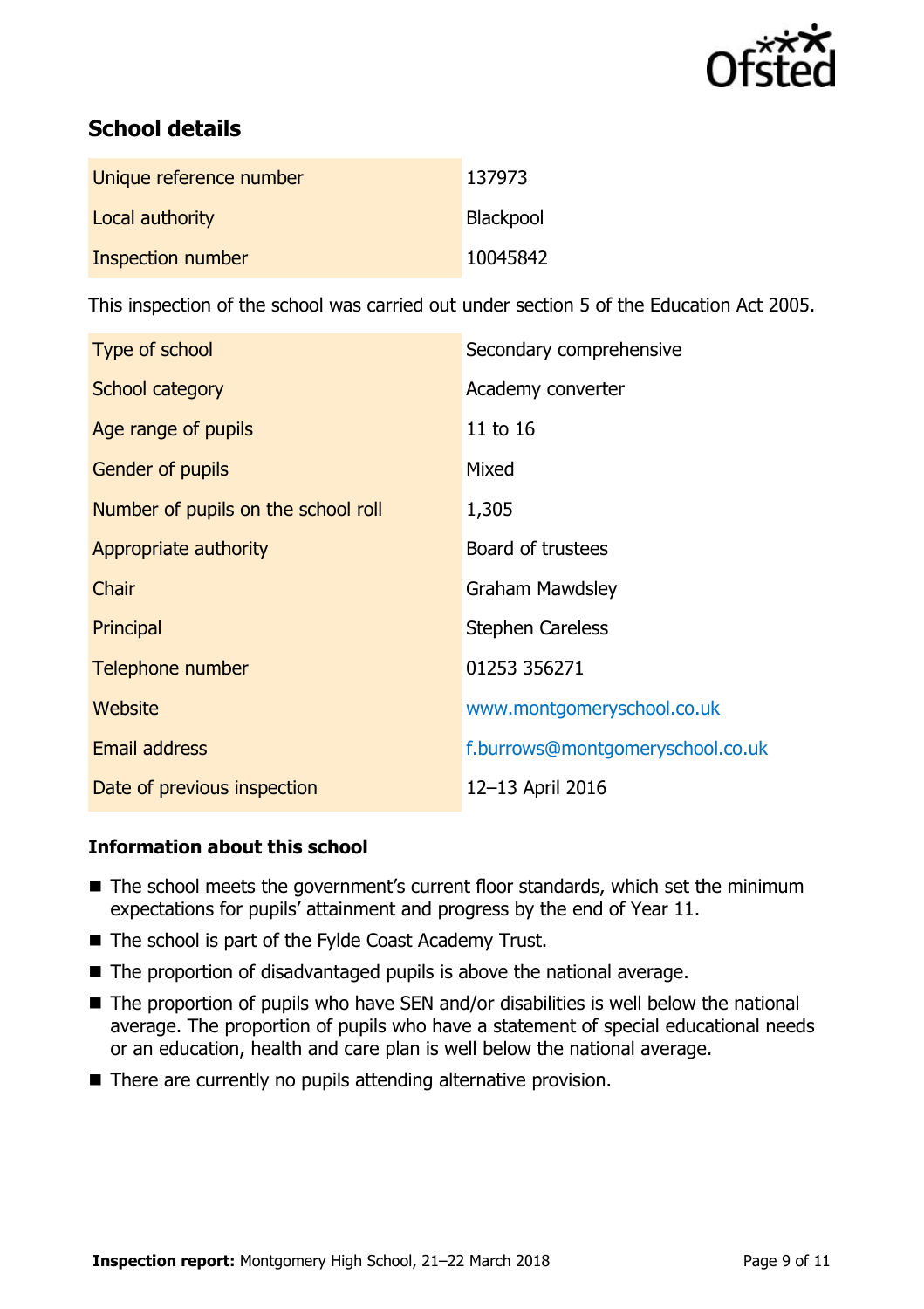

## **Information about this inspection**

- Meetings took place with school leaders, teachers, the chief executive officer and representatives of the Fylde Coast Academy Trust and members of the local governing body. Telephone conversations were held with representatives of the local authority.
- Discussions were held with pupils to gather their views on a variety of issues, including safeguarding, bullying, behaviour, teaching, careers guidance and the curriculum.
- Inspectors examined a range of the school's documentation, such as self-evaluation, the improvement plan, assessment information, the pupil premium plan, minutes of governing body meetings, attendance and behaviour records and safeguarding information.
- Inspectors considered the 118 responses to the Ofsted online questionnaire, Parent View, the 46 responses to the Ofsted online pupils' questionnaire and the 91 responses to the Ofsted online staff questionnaire.
- Inspectors conducted learning walks and lesson observations across a range of subjects and year groups. They were accompanied by school leaders on some of these observations of teaching and learning. Inspectors also checked on the quality of work in pupils' books by undertaking a work analysis with school leaders.

### **Inspection team**

| Stephen Ruddy, lead inspector | Ofsted Inspector |
|-------------------------------|------------------|
| <b>Annette Patterson</b>      | Ofsted Inspector |
| <b>David Roberts</b>          | Ofsted Inspector |
| Jackie Cahalin                | Ofsted Inspector |
| Dympna Woods                  | Ofsted Inspector |